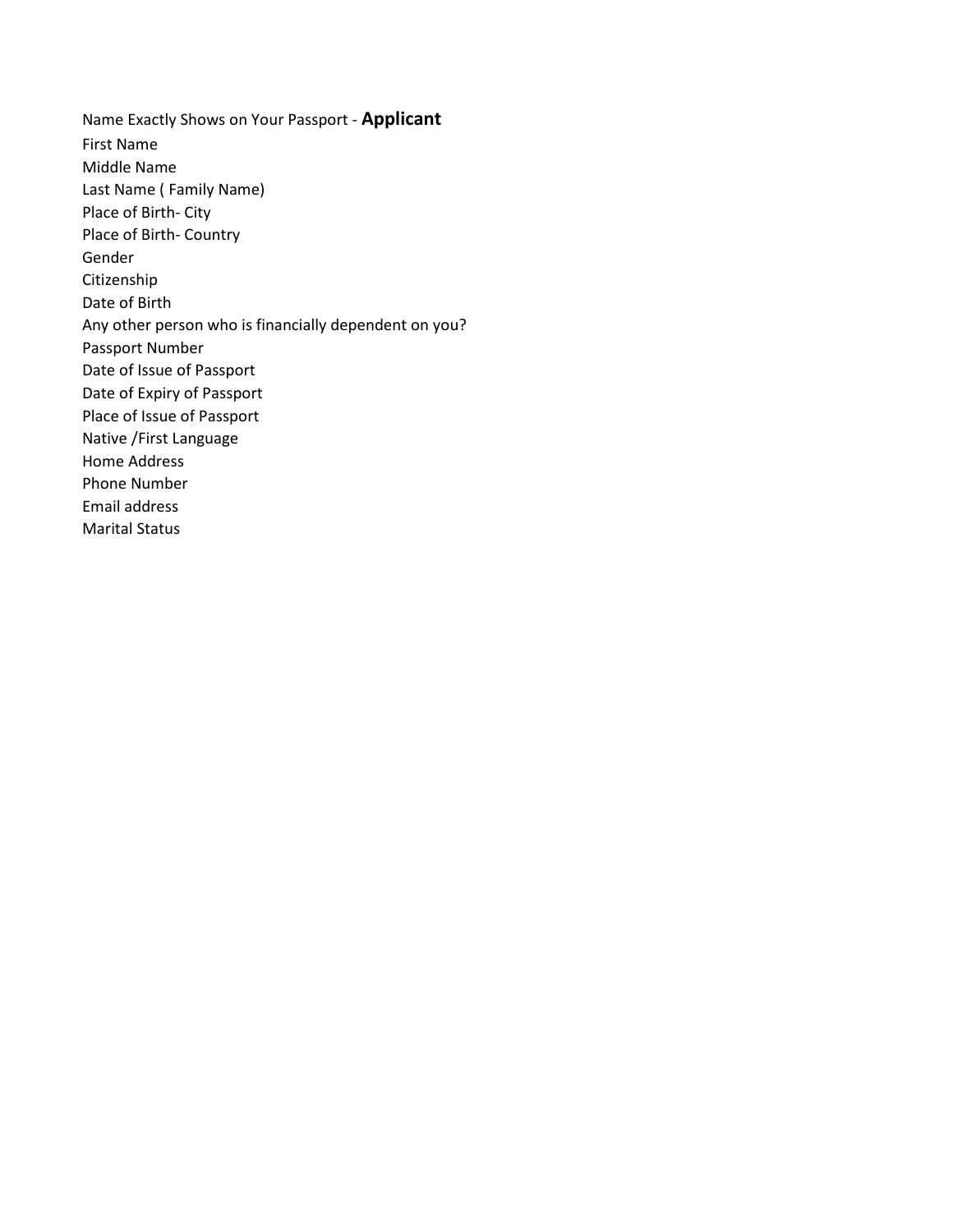# **Applicant**

Education history- Highest first

**IELTS SCORE RESULTS** (ENTER GRE/GMAT) separately if applicable

LISENING READING WRITING SPEAKING OVERALL

## **Master's degree**

Field of Study Start End How many Academic year Full time/ Part time Standing at end of Year Country of Study City of Study Name of school/institution Address of school/institution Level of Education

## **Bachelors Degree**

Field of Study Start End How many Academic year Full time/ Part time Standing at end of Year Country of Study City of Study Name of school/institution Address of school/institution Level of Education

# **High School 12 th Grade**

Field of Study Start End